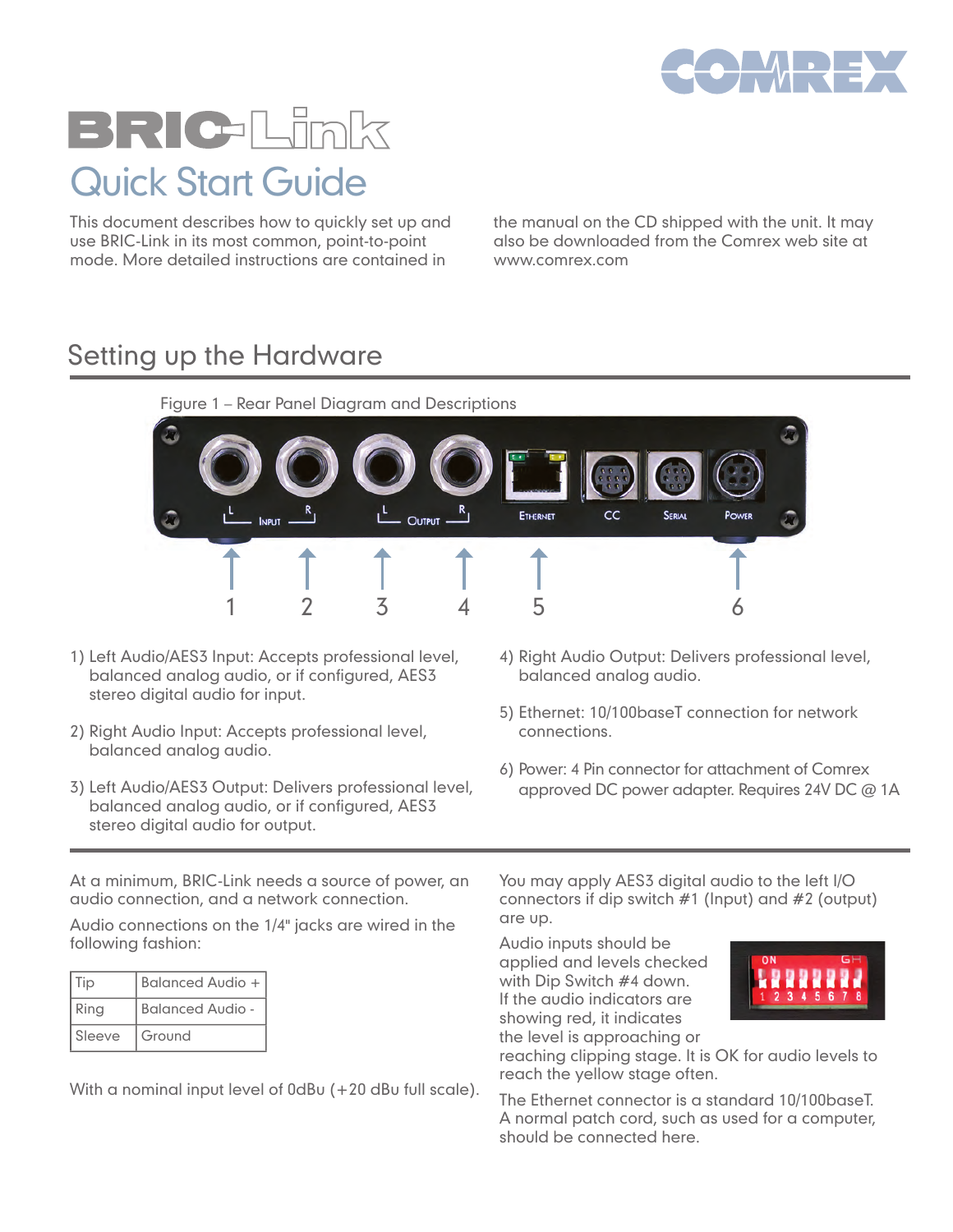

## Using the BRIC-Link Device Mananger

Initial IP configuration is handled using the Windowsbased BRIC-Link Device Manager software. This program was provided on the CD included with the BRIC-Link hardware, and can also be downloaded from the Comrex website.

In order to configure BRIC-Link, the Device manager must be run on a computer located on the same physical LAN connection as the BRIC-Link hardware. If this is not possible, you may need to connect an Ethernet crossover cable between the BRIC-Link and the computer for configuration.

Once power is applied to BRIC-Link, you have five minutes to configure the IP settings. After five minutes, the power must be cycled on the hardware to make these changes.

As shipped from the factory, BRIC-Link is configured for DHCP, which means it will attempt to obtain an IP address from your network. Using the Device Manager software, you can change this to a fixed IP with fixed netmask, gateway, and DNS settings.

As shown below, running the Device Manager and clicking the "scan" button will produce a list of all Comrex IP codecs found on the LAN.

| <b>Comrex Device Manager</b>                                         |                                                                                                                                                                                                                        |                                                                                                                                                                          |
|----------------------------------------------------------------------|------------------------------------------------------------------------------------------------------------------------------------------------------------------------------------------------------------------------|--------------------------------------------------------------------------------------------------------------------------------------------------------------------------|
| File Device View Help                                                |                                                                                                                                                                                                                        |                                                                                                                                                                          |
| Scan for Devices Add Device Remove Device Detailed View Summary View | 圖                                                                                                                                                                                                                      |                                                                                                                                                                          |
| 00:01:c0:04:87:df ACCESS Mini<br>00:01:c0:04:87:4d BRIC-Link         | Firmware<br>Product<br>Version<br>Network<br>Current IP 71.243.126.11<br>Mode Static IP<br>IP Address 71.243.126.11<br>Mask 255.255.255.0<br>Gateway 71.243.126.1<br>DNS Server 0.0.0.0<br>Licenses<br>Active Licenses | Upload Firmware<br><b>XML Port 8080</b><br>Web Port 80<br><b>SELLING</b><br>Configure<br>$\sqrt{2}$<br>$\mathbf{x}$<br><b>IPConfigDialog</b><br>風<br>Mode DHCP<br>Static |
| Figure 2 - Device Manager                                            | <b>Status</b><br>Disconnected from unit.<br>Retrying connection to device<br>Connecting to device at 71.243.126.11:8080<br>Logging in to device<br><b>Disconnected from unit.</b><br>Figure 3 - IP Configuration       | IP Address 71.243.126.11<br>Mask 255,255.255.0<br>Gateway 71.243.126.1<br><b>DNS Server</b> 0.0.0.0<br><b>XML Port 8080</b><br>Web Port 80<br>OK<br>Cancel               |

Choosing the codec that appears in the left hand list, followed by pressing the Configure button, allows you to set the IP parameters of the codec, as shown above.

Once you know the IP address (or have changed it) using the Device Manager, the rest of the setup and operation of BRIC-Link is done via the built-in web page interface.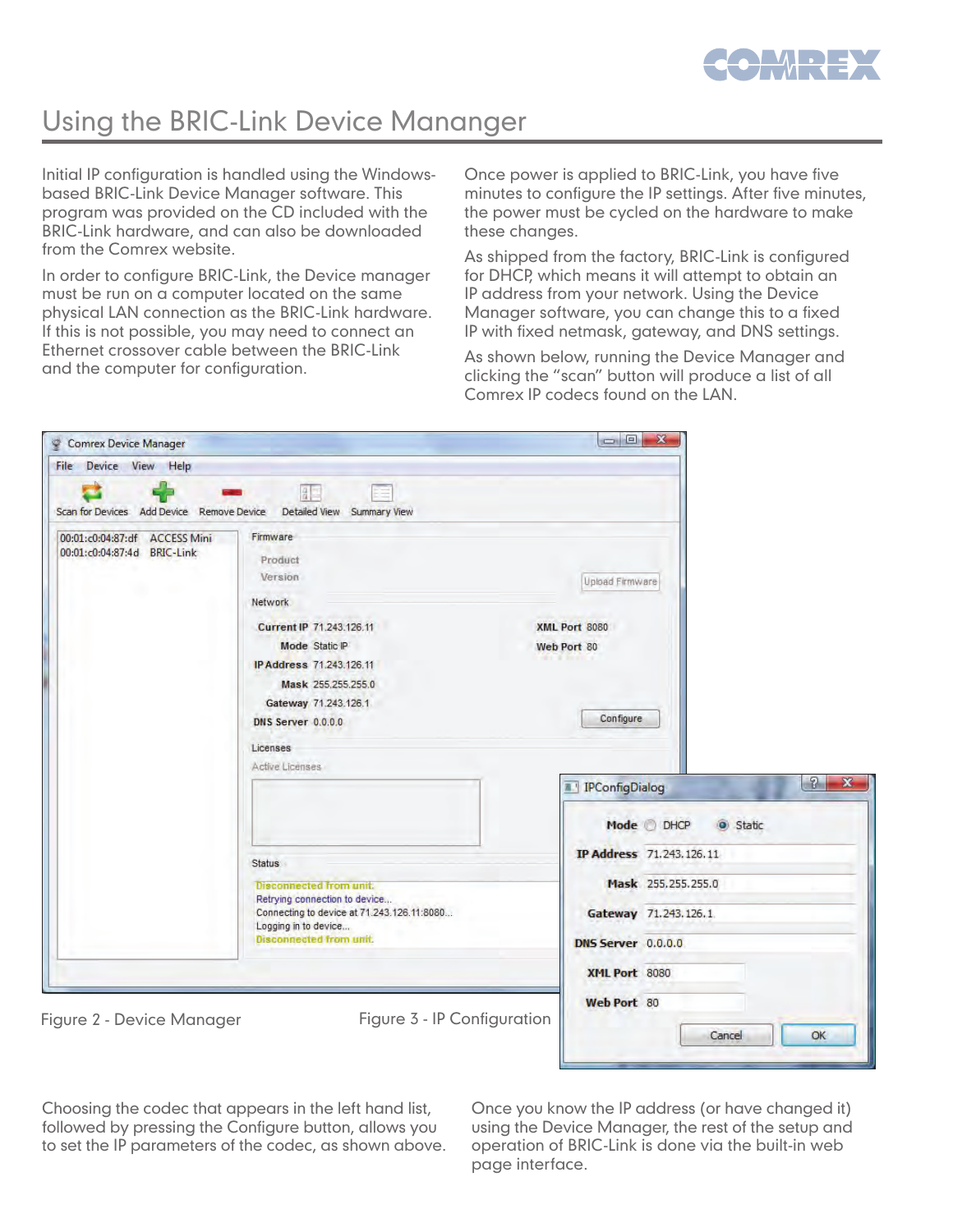

## Controlling BRIC-Link via the Web-Based Interface

Once your IP settings are configured and BRIC-Link has cleanly booted on your LAN, it's time to take a look at the BRIC-Link Web-based Interface. This is done by pointing a web browser on your LAN to the BRIC-Link IP address. To do this, simply type the address into the URL bar of your browser.

Once you are connected to BRIC-Link, a login screen will appear. Key in any user name along with the default password (comrex, case sensitive) to get to the Main User Interface display.

So now it's time to make a connection on BRIC-Link. We will assume that the network and audio connections have been made. Before you can establish an

outgoing connection on BRIC-Link, you must enter the info about remote connection into the Connections Tab. This acts like a phone book, saving the names and IP Addresses of everyone to whom you connect.

As shown below, BRIC-Link comes pre-programmed with three connections. Loopback is chosen when you wish to test BRIC-Link by connecting the local encoder and decoder together. The other two entries are connections to Comrex in Massachusetts, and these may be used for your testing (when they're not busy with other users). We maintain two CD players on these codecs, feeding voice and music audio respectively.



Figure 4 - Connections Tab

| Name                                          | <b>Address</b>                   | <b>Current State</b>               | <b>Receive Status</b>                            |                   |
|-----------------------------------------------|----------------------------------|------------------------------------|--------------------------------------------------|-------------------|
|                                               | Profile                          | <b>Last State</b>                  | <b>Transmit Status</b>                           |                   |
| Loopback                                      | 127.0.0.1                        | not connected                      |                                                  | <b>CONNECT</b>    |
| <b>STORE NEW REMOTE</b><br>REMOTE NAME        |                                  | not connected                      |                                                  | <b>DISCONNECT</b> |
| Uncle Albert                                  |                                  | not connected                      |                                                  |                   |
| IP ADDRESS OR PHONE NUMBER<br>222.208.183.218 |                                  |                                    |                                                  |                   |
| CONNECTION PASSWORD                           |                                  | not connected                      |                                                  |                   |
| PROFILE                                       |                                  | connected<br>io.<br>(Connected)    | <b>Rx: HE-AAC Stereo</b><br>Tx: E2 HE-AAC Stereo |                   |
| <b>AAC Stereo</b>                             | $\star$                          | not connected                      |                                                  |                   |
| Cancel                                        | OK                               |                                    |                                                  |                   |
|                                               |                                  |                                    |                                                  |                   |
| <b>Store New Remote</b>                       | ≖<br><b>Remove Stored Remote</b> | -<br><b>Change Remote Settings</b> |                                                  |                   |
|                                               |                                  |                                    |                                                  |                   |
| CHAT                                          |                                  |                                    |                                                  |                   |
|                                               |                                  |                                    |                                                  |                   |

Figure 5 - Store New Remote